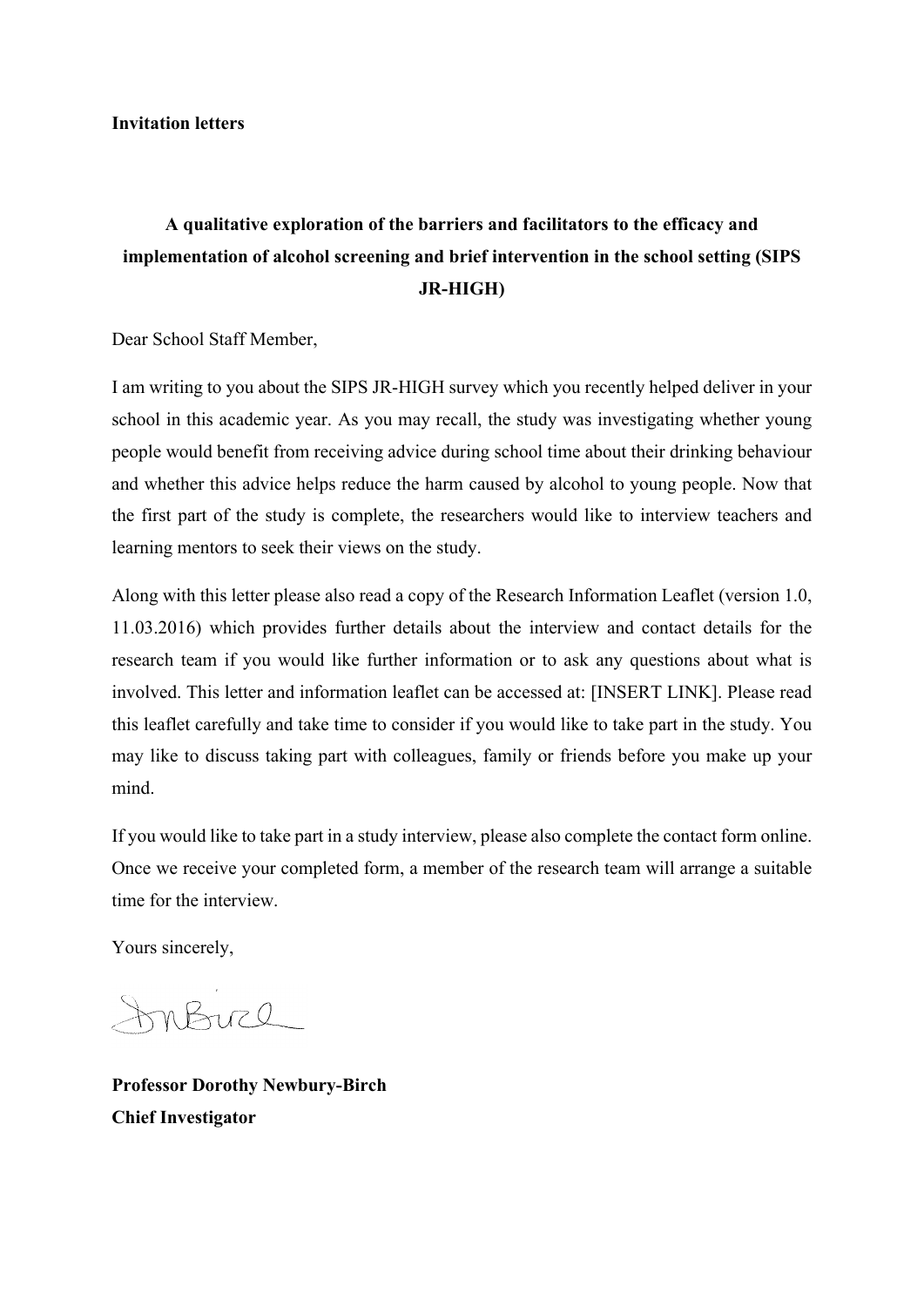## **A qualitative exploration of the barriers and facilitators to the efficacy and implementation of alcohol screening and brief intervention in the school setting (SIPS JR-HIGH)**

### Dear Parent,

Your child's school has recently sent you a text directing you to this website in order to access this information letter. I am writing to you about the SIPS JR-HIGH survey in which your child recently participated in this academic year. As you may recall, the study was investigating whether young people would benefit from receiving advice during school time about their drinking behaviour and whether this advice helps reduce the harm caused by alcohol to young people. Now that the first part of the study is complete, the researchers would like to interview parents to seek their views on the study.

You have received this letter because we want to invite you to take part in a study interview. Along with this letter, please also read a copy of the Research Information Leaflet (version 1.0 dated 11.03.2016) which provides further details about the interview, as well as contact details for the research team if you would like further information or to ask any questions about what is involved. Please read this leaflet carefully and take time to consider if you would like to take part in the study. You may like to discuss taking part with family or friends before you make up your mind.

If you would like to take part in a study interview, please also complete the contact form online. Once we receive your completed form, a member of the research team will arrange a suitable time for the interview.

Yours sincerely,

InBuch

**Professor Dorothy Newbury-Birch Chief Investigator**